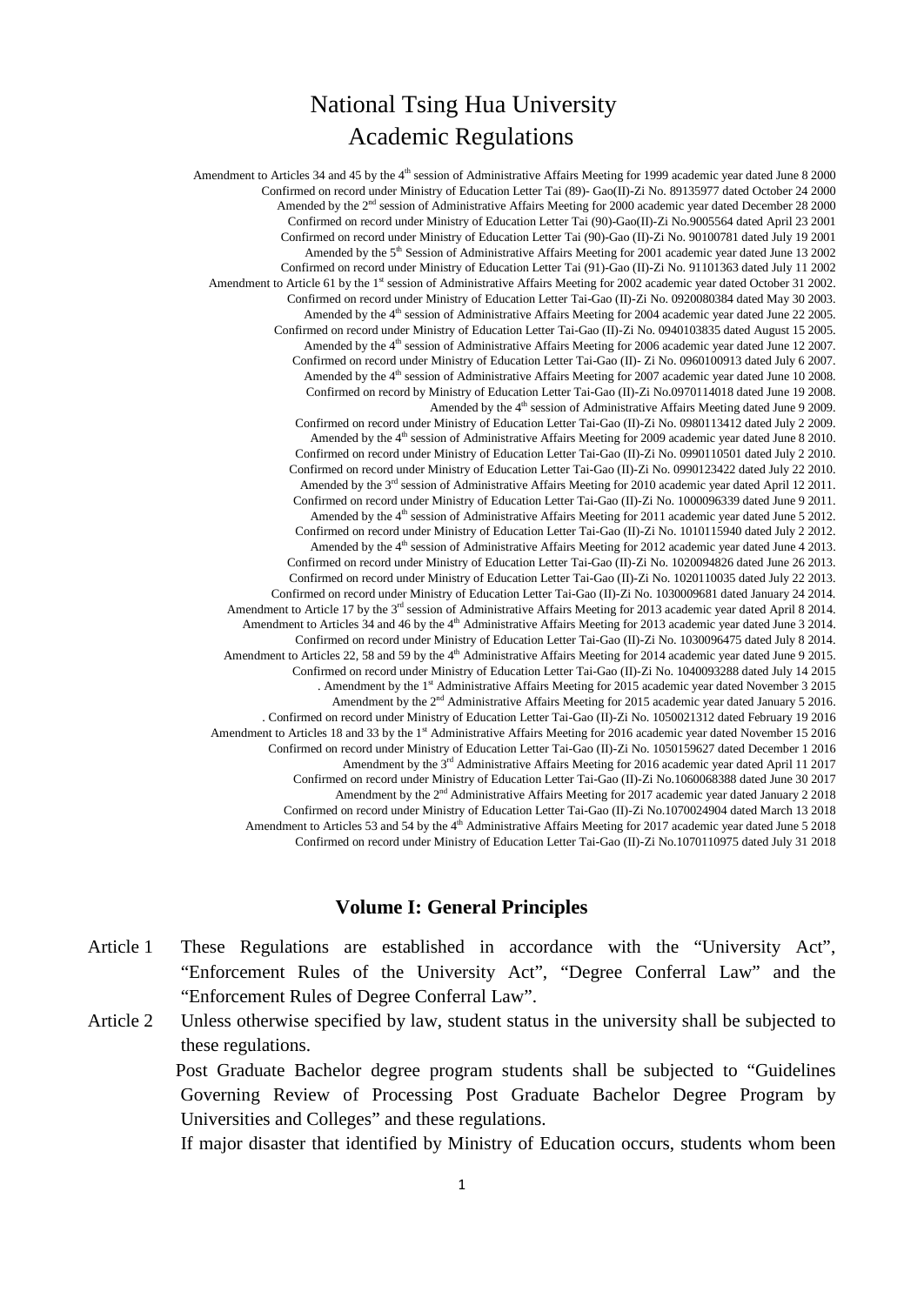affected and could not attend the university according to the "Direction for Junior College and Higher Levels to Deal With the Rights of Education of Student Affected by Major Disaster Rights of Education" may be given special consideration on a case by case basis and approved by Academic Meeting.

## **Volume II: Bachelor's Degree Students**

## **Chapter I: Admission**

- Article 3 Graduate students from public or accredited private senior high schools or schools of the same level, or students with equivalent academic qualification might be admitted to study a bachelor degree programs when passing the entrance examination of this university.
- Article 4 Undergraduate students who have completed one academic year of study at a university, have graduated from a university with completion of conscription, have been exempted from conscription service, have graduated from a special program of a vocation school, possess equivalent academic qualification, or have completed the required credit points with a national open university, and have passed the entrance examination of the university might be admitted to the relevant year of study in a bachelor degree programs of this university.
- Article 5 Foreign students may apply this university in accordance with the "Regulation for Admission of Foreign Students" of this university which approved by the Ministry of Education.

Students apply for post graduate bachelor degree program shall according to the "National Tsing Hua University Post Graduate Bachelor Degree Program Student Recruitment Regulation" which approved by the Ministry of Education, yet equivalent education level is not accepted.

- Article 6 Newly admitted students and transfer students shall report and registry to the university on the stipulated date or will be disqualified for admission. Specific students with justifiable reasons should apply for a deferred registration by designated registration day (may be deferred up to 2 weeks) if unable to registry on the due time.
- Article 7 Newly admitted students should prepare the valid documents apply to the Department of Academic Affairs to keep the admission status before the registration date, upon approval free of any surcharge, if he/she meets the situation of serious illness, pregnancy, maternity, nursery care of baby (child under the age of 3), or for other specific reasons that cannot registry for study in current academic year. Transfer students may not apply for reservation of admission qualification.

In general, the admission status for students can be preserved for up to 1 year except for students who responded the conscription service call, in which case they may apply for keeping the admission status active until discharge from conscription service with the presentation of proper certification document of conscription service, and register for study in the next academic term. Yet post graduate bachelor degree program student is not able to apply for reservation of admission.

Article 8 Students who used the admission status of another student, or the admission status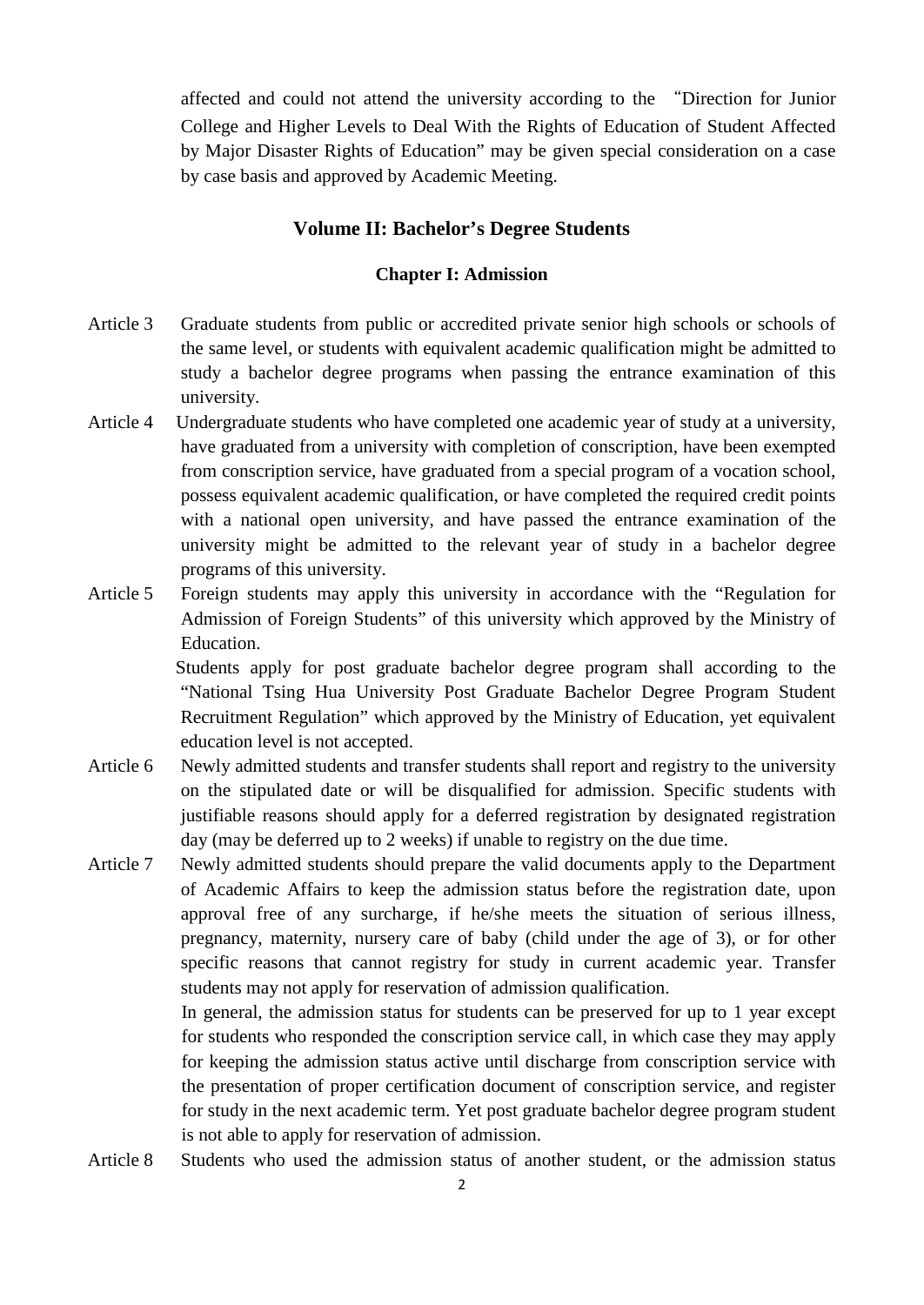stolen from another student, counterfeited or modified academic certification documents, or cheated in the entrance examination shall be disqualified from enrollment as a student once proved by the university or under sentence by law. Accordingly, such student will not be issued any certification document for proof of enrollment or study. If such student has already graduated from the university, the degree diploma so conferred shall be revoked and disqualified from graduation status with public notice.

Article 8-1 The government funded students of teacher education shall receive the rights and responsibilities according to "Regulations of Government Funded Students of Teacher Education Scholarship and Grants and Admission by Placement" and related regulations.

#### **Chapter II: Fees, Registration, Course Selection**

- Article 9 All items and corresponding fees required for each student for the semester shall be announced before the registration of the term.
- Article 10 Students shall make the tuition, miscellaneous and related fee payments on or before the day when each semester starts (the exact date is published in the academic calendar of the university). A student is deemed to have completed the registration process when s/he completes the tuition, miscellaneous and related fee payments.

Student who fails to complete the registration process within five days (starting from the second day of the beginning of the semester) shall apply for late registration. The period of late registration is up to two weeks after the semester starts. Student who fails to complete the registration process after the late registration period ends, shall be expelled from the university unless s/he makes an application for and is approved to further extension due to special reason.

After the deadline of Add-or-Drop Selection, students shall pay their credit fees within the specified time limit. Failing such within two weeks of the scheduled deadline for payments and not completing the application procedure for leave of absence, the student shall be expelled from the university.

- Article 11 Students shall follow the supervision of the tutors of the academic departments (sections), degree programs and other requirements in the selection of courses, and enter the code of the tutor before the deadline for add/drop of courses. Students who failed enter the tutor code must complete the entry of the tutor code first in the next term before selection of courses online.
- Article 12 Student who complete registration of the semester and does not select courses after Add-and-Drop Selection period shall apply for Leave of Absence unless s/he is approved for studying abroad, exchanging and studying double degree. Student who use all deferred study periods shall be expelled from school, except who extended deferred study that according to Article 38. Paragraph 2 of National Tsing Hua University Academic Regulations.

From the  $1<sup>st</sup>$  to the  $3<sup>rd</sup>$  academic year, students shall register for at least 16 credits but not more than 25 credits for each term, and from 9 to 25 credits for each term in the  $4<sup>th</sup>$ academic year. Student who according to "The Implementation Rules of Full-time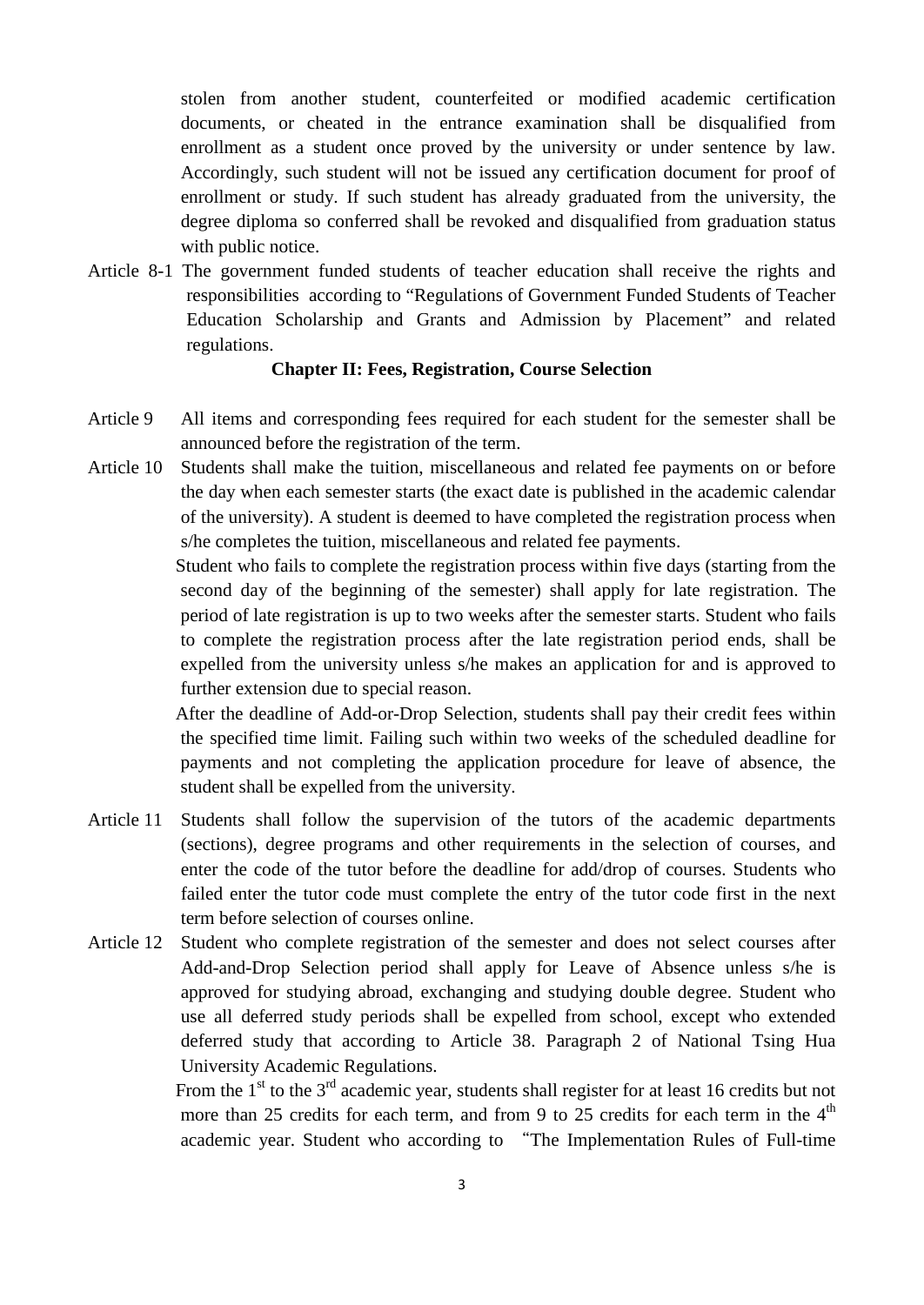Off-campus Internship" and post graduate bachelor degree program students is not subject to this limitation.

Students who cannot take the minimum credits or want to register for more credits for the term due to specific reasons may take a lesser number or more credits with the consent of the tutor and the chairperson of the department and program director.

- Article 13 The university may offer summer courses as needed in compliance with the "Particulars for Opening Summer Courses in Universities" of the university approved with record at the Ministry of Education.
- Article 14 Students may take courses from other universities in accordance with the "Regulation Governing the Inter-University Selection of Courses" of the university approved with record at the Ministry of Education.
- Article 15 Students may take credit courses from other colleges, departments, and graduate institutes of the university in accordance with the "Guide for Academic Programs" of the university, and will be issued credit certificate upon completion of the courses.
- Article 16 Students cannot take overlapping courses and must adjust to avoid it before the deadline of course selection, or the overlapping courses shall deem to be invalid.

# **Chapter III: Terms of Study, Credit Points, Grades, Reward and Punishment, Leave of Absence**

Article 17 The University adopts a credit point system for study within stipulated academic years. In general, degree programs of the departments shall be completed in 4 academic years. Students who cannot complete the required courses and credit points may defer their graduation for 2 years. Physically and mentally impaired students may defer their graduation for 4 years.

> Post graduate bachelor degree program shall be completed in 1 to 2 academic years. Students who cannot complete the required courses and credit points may defer their graduation for 1 years. Physically and mentally impaired students may defer their graduation for 4 years.

> Degree programs for the departments require at least 128 credit points for graduation, post graduate bachelor degree program require at least 48 credit points for graduation Respective departments or programs (include post graduate bachelor degree program) may require more credit points for graduation where necessary and could be up to 20 additional credit points for graduation. The required courses of the university and the required courses of specialization of the departments and degree programs (include post graduate bachelor degree program) shall be governed by separate regulations of the university.

> Students who take the degree program in education, subordinate major or double major shall be governed by the regulations of the university for degree program in education, subordinate major, or double major at the approval of the Ministry of Education in the duration of study, required courses, and credit points.

> Students who graduated from schools in other countries, Hong Kong, or Macao with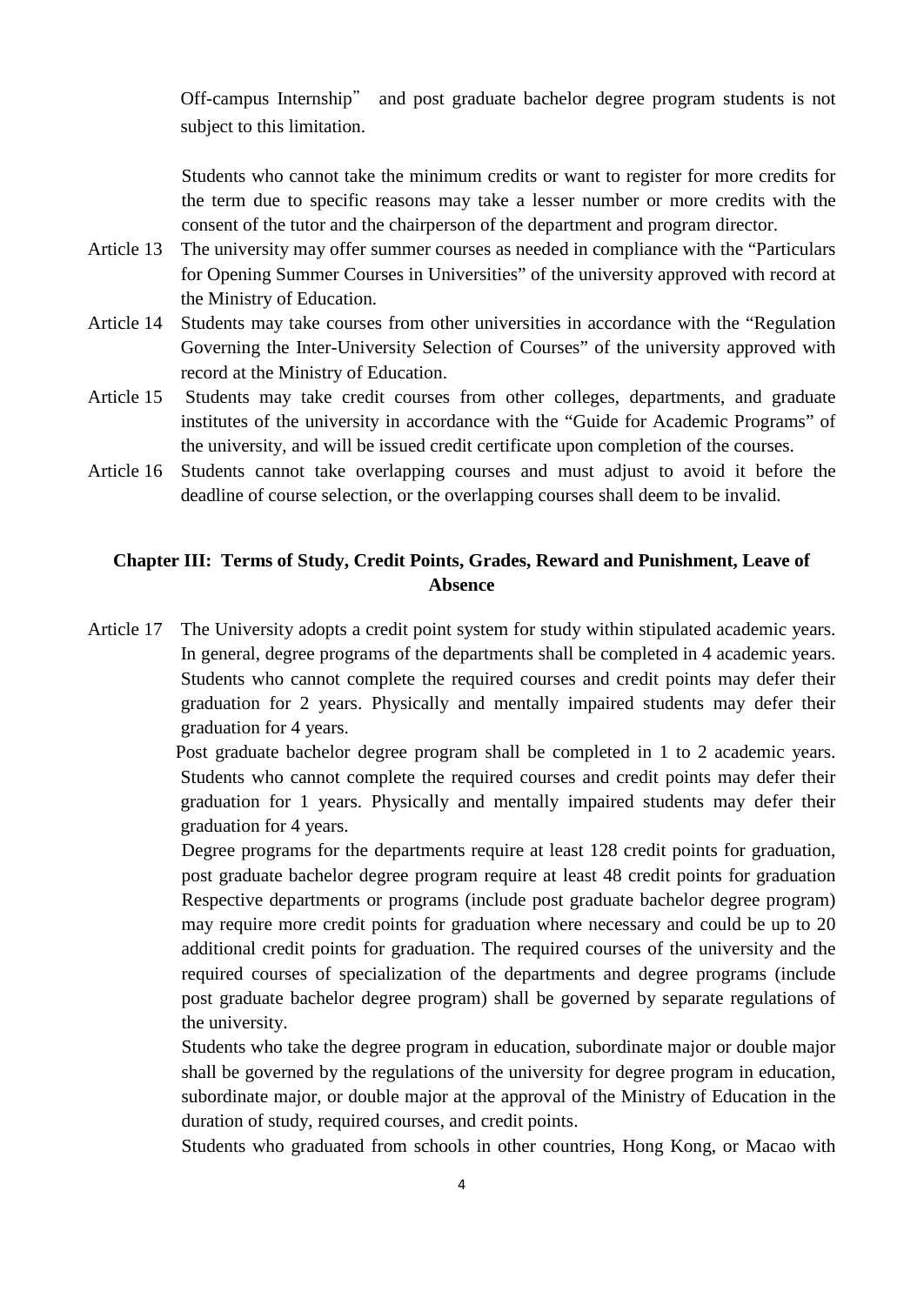academic qualifications equivalent to  $2<sup>nd</sup>$  year of senior high school in Taiwan and who registered in degree programs of the university under equivalent academic qualifications shall take an additional 12 credit points for graduation further to the total number of credit points required in paragraph two. The departments and degree programs shall establish the courses for their study.

The required courses for students who admitted by the Tsing Hua Interdisciplinary Program via individual admission or admissions for extraordinary students program shall be governed by separate regulations of the university.

Article 18 Students who have taken all the required courses and credit points of the departments or degree program (include post graduate bachelor degree program) in the term or academic year within the graduation year but who cannot meet the requirements for early graduation shall still register in the term of graduation and the number of credit point to be taken shall be governed by the requirements specified in Article 12.

Students who have taken all the required courses and credit points of the departments or degree program (include post graduate bachelor degree program) in the term or academic year within the graduation year. Students admitted to do the exchange program or further education shall still register in the school.

- Article 19 For students who did not take sufficient required credit point or criteria for graduation and who need to take a second attempt or complete the course in the academic term after the graduation year shall register for deferred study and are not required for registration. Students must take at least one course for registration or shall be deemed withdrawn from study. Students running out of deferred study years, unless the extension of deferred study is allowed in accordance with Article 38-2, students should be withdrawn from school.
- Article 20 Students who have already taken related courses before admission, or who have taken related courses in special seminars in the duration of study and passed the courses with credit points with certification may present relevant documents to transfer the credits for graduation in accordance with the "Regulation Governing Student Credit Transfer" of the university approved with record by the Ministry of Education. Yet post graduate bachelor degree program students should still take at least 40 credit points after credit transfer.
- Article 21 Credit points for the courses offered by the university are calculated based on the number of hours for classroom study per week. One credit will be given for the completion of one hour of class study in one full term (18 weeks), or for the completion or 2 to 3 hours of practical training or experiment courses per week in one full term (18 weeks).
- Article 22 The grade average method is applied to grade student conduct and academic performance, and C grade is the passing grade. Courses with special nature shall be subject to the review and final approval of the Vice President for Academic Affairs whereby the grading will be either a "PASS" or "FAIL". Students who get a "PASS" shall be deemed to have successfully passed the course with course credits given. Students who get a "FAIL" shall be deemed to have failed in the course and no course credit will be given. Taking the same course for a second instance is not permitted and shall be deemed invalid.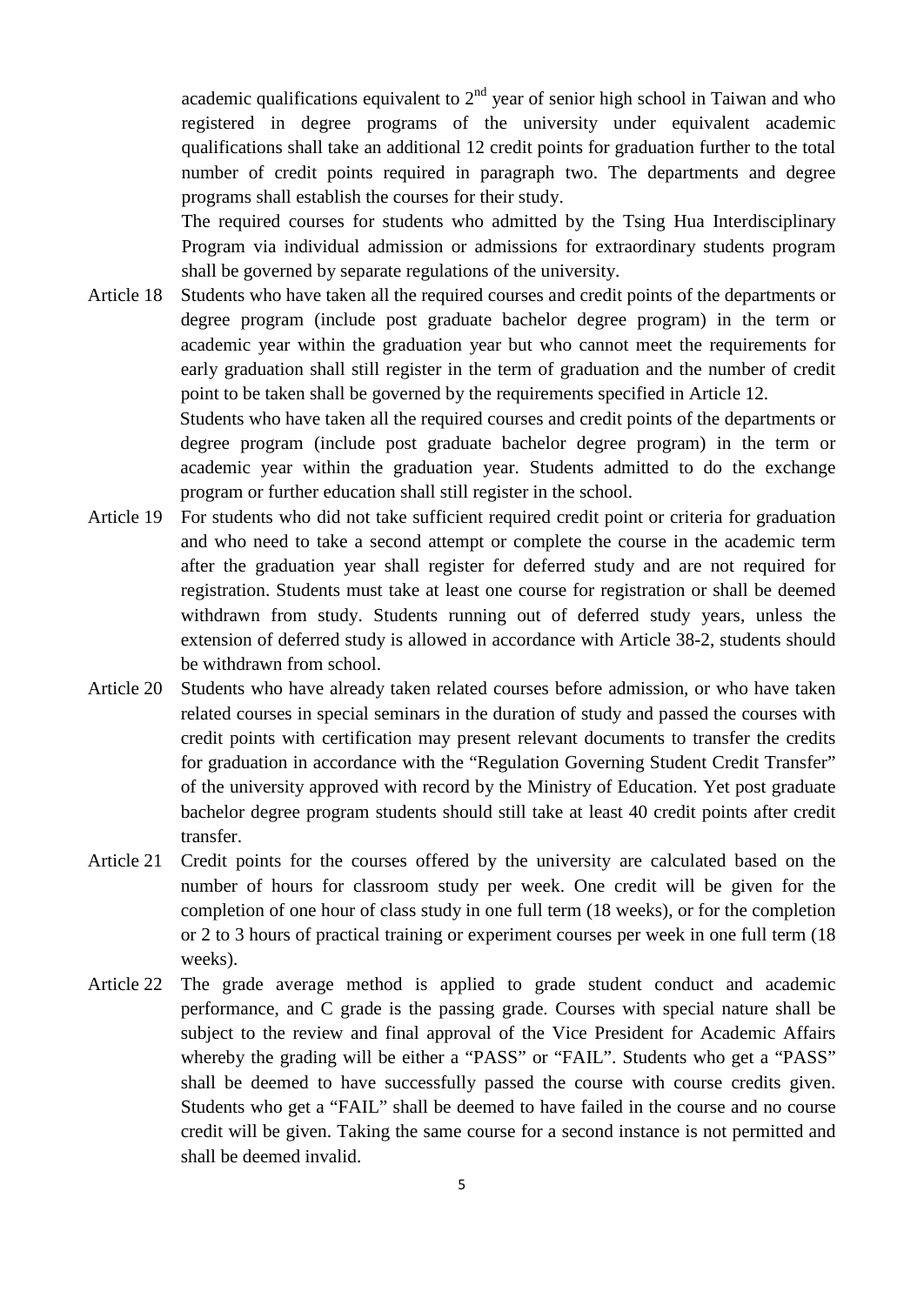The grading of the course is governed by the "Particulars for Grading Students in Academic Performance" of the university.

Article 23 Teachers of relevant courses shall grade the performance of students in the courses for the academic term and shall submit the grading results within 2 weeks after the conclusion of the term via on line entry or delivery to Registration Division of the university, which shall sign for receipt of the results and enter the result into the system. In case specific teachers cannot present the grading results for the courses on due time for specific reasons, they shall submit the "Application For Deferred Submission of Grading Report" to the person in charge of course registration and the director of the college for consent, and forwarded the application to the head of academic affairs for final approval. An extension will be granted and the grading report shall be submitted no later than the beginning of the next academic term.

> Teachers who fail to apply for late submission of grading reports but submit the grading reports beyond the required deadline will be referred to the department of academic affairs' meeting.

- Article 24 Teachers may apply to revise the grades for specific students in the performance of specific course no later than 1 week after the beginning of the next academic term with written request specifying the reasons for the revision and present the application to the chairperson of the department (graduate institute, degree program, center), and shall be subject to the approval by  $3/4$  of the faculties who attend the meeting of the department (graduate institute, degree program, office, center). The resolution will be made known to Registration Division basing on which the grade of the student will be revised accordingly.
- Article 25 Students may inquire their own grade points for the term, and shall proceed to the "Procedure for Query or Objection of Students on Grading of Academic Performance".
- Article 26 The regulation governing the reward and punishments as well as the grading of conduct of students shall be stated in the *code of academic performance*.
- Article 27 The grade point average of students shall be calculated as follows:
	- I. The cumulative scoring of the sum of the grade points of each course and the number of course credits shall be the total scoring.
	- II. The total number of credits taken in the term (excluding summer term) divided by the total scoring of the term shall be the grade point average of the student in the term.
	- III. The total number of credits taken in all terms (including summer term) divided by the total scoring shall be the overall grade point average of the student.
	- IV. The overall grade point average of the student shall be the grade points for graduation.
	- V. For courses graded by either "PASS" or "FAIL" will not be included in the calculation of grade point average but only course credits. The aforementioned scoring of academic performance includes the scores for the failed subjects.
- Article 28 The number of credits for courses failed in the term exceeding 1/2 of the total number of credits taken by the student for two terms cumulatively shall be ordered by the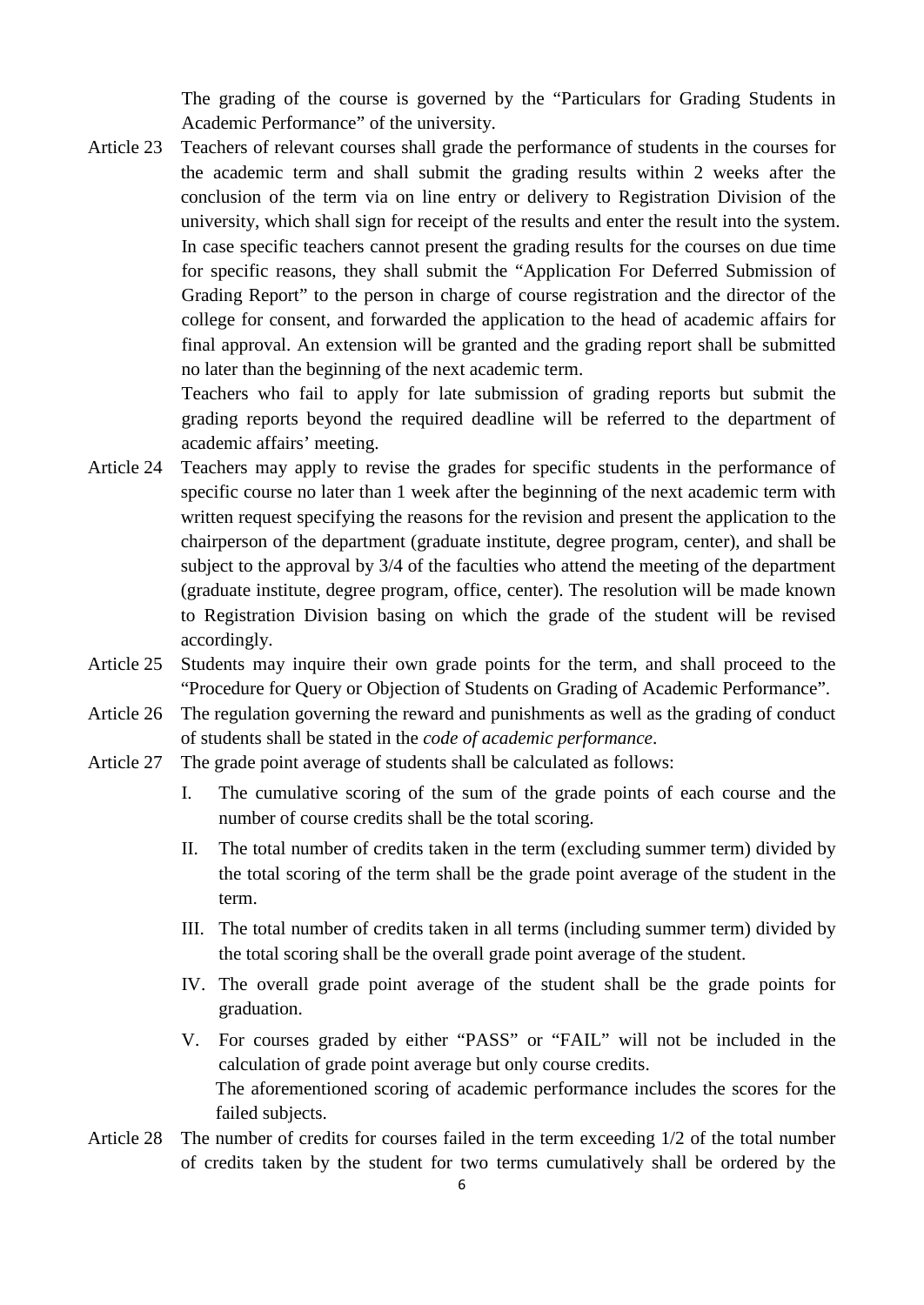university to withdraw from study except the following students.

- I. Foreign students admitted to the university under the regulation governing admission of foreign students of the university.
- II. Overseas Chinese students, students of Mongolian and Tibetan descent, and aboriginal people admitted to the university under the approval of the joint commission for admission of students to universities and the children of ROC officials assigning abroad.
- III. Overseas Chinese Students assigned by the universities and overseas Chinese student preliminary class joint commission of admission of students from overseas.
- IV. Physically and mentally impaired students with the issuance of the handbook for the handicapped, or students determined by the committees for the determination of students for special education and schooling supervision of the municipalities, counties (cities) as physically and mentally impaired and recommended for admission.
- V. Students who demonstrate excellent performance in sports events at the level of senior high school or above and who passed the screening and recommended by the screening board for further education.
- VI. Student who is admitted to the school according to the special selection of the bachelor class of the school and is applied for and approved by the Vice President for Academic Affairs.
- Article 29 Students who have taken less than 9 course credits for the term shall be exempted from the application of Article 28.
- Article 30 Students who fail in all courses in the term of the  $4<sup>th</sup>$  academic year in school shall take a deferred pass and continue studies for another term. If the failed courses accounted for more than 1/2 of the total course credits for two terms cumulatively, the student will be ordered to withdraw from study.
- Article 31 If specific student was found cheating in the examination, a zero mark will be given (equivalent to grade X) for the examination and also be subject to disciplinary action in accordance with the regulation governing the reward and punishment of students depending on the severity of the offense.
- Article 32 Students shall request leave from the teachers for absences from class. Students may take leave in the afterward under special circumstances with proper proof. For sick leave of more than 3 days, the certification of the campus clinic or a public hospital is required.

Students who are absent from class without permission to take leave or without request to extending the leave upon expiration shall be deemed absent without permission, and thereby the course teacher may deduct grade points from the student depending on the actual situation. No deduction of grade points for students approved for taking leave (personal leave or sick leave) due to pregnancy, delivery of an infant, or nursery care of young child under the age of 3. If the absence exceeds 1/3 of the overall course hours for the term, the student shall take the examination specially arranged or other flexible plans for the examination. The scoring of such examination shall be counted as the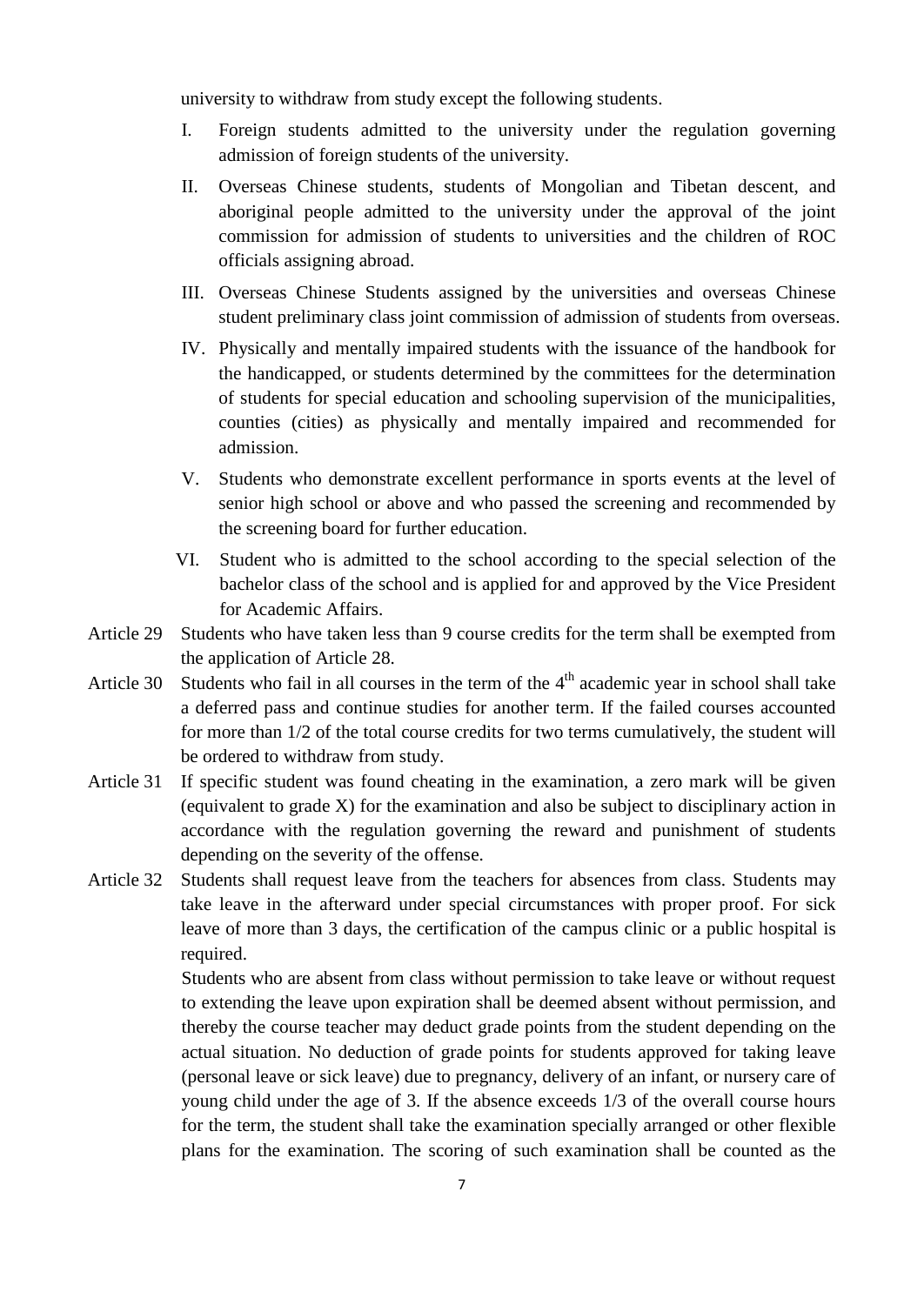scoring for normal course credits.

## **Chapter IV: Inter-department transfer (field of specialization, degree program), minor subjects, double majors, double registration and double degree**

Article 33 Students may apply for transfer to another department from the beginning of the  $2<sup>nd</sup>$ academic year. A  $3<sup>rd</sup>$  year student in the beginning of  $3<sup>rd</sup>$  academic year can transfer to the department of homogenous academic discipline, or decline grade to a  $2<sup>nd</sup>$  year student in a department of heterogeneous academic discipline. Under special circumstances, specific students may apply for transfer to another department of homogeneous academic discipline  $4<sup>th</sup>$  year or as minor department as a  $3<sup>rd</sup>$  year student for completion of study no later than the beginning of the  $4<sup>th</sup>$  academic year. Students apply for transfer beyond the  $3<sup>rd</sup>$  year to a department of homogenous academic discipline or as subordinate major department for completion of study at current year based on the courses taken and credit points earned.

> Each student may transfer only once and shall complete the requirements of the new department for graduation.

> For students transfer to another field of specialization or degree program in the same department, the same procedure as stated in the preceding two paragraphs shall apply. For students transfer to another department (degree program) as a student in lower academic year, the overlapping years of study in the two departments shall not be counted as a part of the years of study in the department the student transferred in for graduation.

> Students transferred to the university approved under the Unified University System of Taiwan for Inter-School Transfer of Students are not allowed to transfer to another department, field of specialization and degree program.

> According to the related regulations, post graduate bachelor degree program students are not allowed to transfer to another department, field of specialization, degree program and double major.

- Article 34 Students intending to transfer to another department (including another field of specialization, degree program) shall apply with the Registration Department by the deadline as stated in the academic calendar subject to the review of the related department and degree program meetings or meetings as authorized and the final approval of the review committee. Once approved, the students cannot apply for further change nor return to the original department.
- Article 35 Students of all departments may apply to pursue a subordinate major with another department in accordance with the "Regulations for Students Taking a Subordinate Major of Study" of the university approved by the Ministry of Education on record from the  $2<sup>nd</sup>$  academic year onwards.
- Article 36 Students of all departments may apply to pursue a double major with another department in accordance with the "Regulations for Students Taking Double Major of Study" of the university approved by the Ministry of Education on record from the 2<sup>nd</sup> academic year onwards.
- Article 37 Students who intend to pursue a double degree program shall file an application to his academic unit before starting such a program. If such an application is not approved,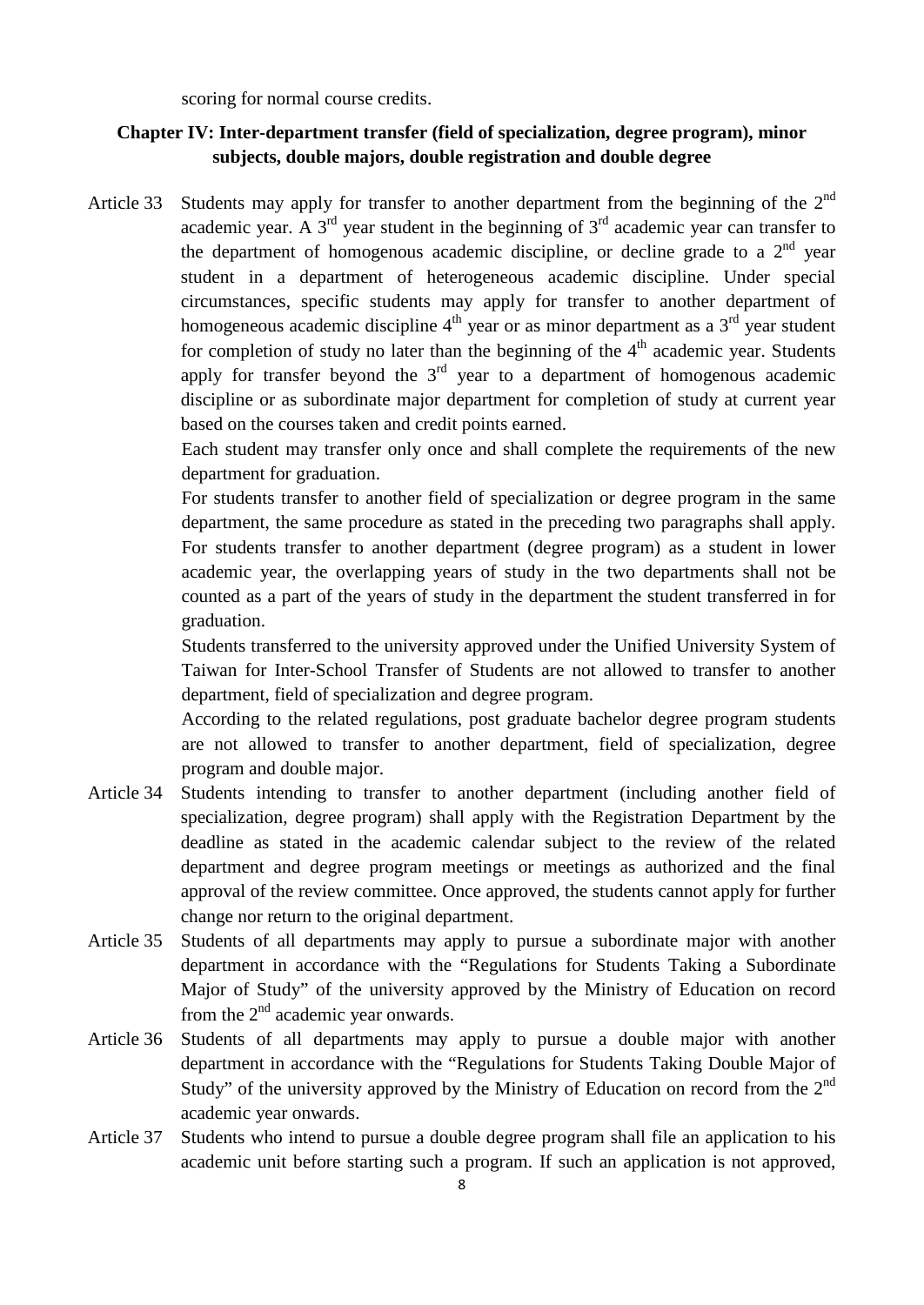the double degree program will not be recognized. When a student continues to pursue a double degree program without the approval of his academic unit, the student shall be expelled from the university at the point when this fact is discovered. The review criteria for double degree program shall be established by each academic unit.

Issues related to the offset and exemption of credits shall be handled in accordance with the "Regulation Governing Credit Offset/Exemption" submitted by the university and approved by the Minister of Education.

NTHU students and qualified international student may pursue a double degree program with foreign universities in accordance with the "Regulation Governing the Double Major Program with Universities of a Foreign Countries" issued by the university and approved by the Ministry of Education.

## **Chapter V: Suspension, Reinstatement, Transfer, Withdrawal**

Article 38 Students may apply for deferred study for one term, one academic year or two academic years. Students under 18 years old need the consent of the parents or the guardian. Students may proceed to leave school upon approval.

> In general, deferred study may be allowed for up to 2 years. For students who are critically ill with proof from regional hospital or due to special reasons with proper proof may petition for an extended deferred study for up to 4 academic years accumulatively and subject to the department meeting and the finalization of the President of the university.

> Students who respond to the call of conscription service in the duration of deferred study may petition to extend the deferred period with the presentation of the photocopy of the conscription order until discharged from service. The period of conscription is not counted as a part of the period for deferred study. Students can apply for reinstatement of study after discharge from conscription with proper order of discharge. Students may petition for deferred study due to pregnancy, delivery of an infant or taking nursery care of a child under the age of 3 with proper proving documents. Such period is not counted as a part of the period for deferred study.

> Students applying for deferred study in the middle of the term shall complete the petition procedure no later than the staring day of the final examination for the term. The scoring of students in the duration of deferred study will not be counted.

- Article 39 If for specific reasons that a student cannot join the final examination and supplementary examination either. The student cannot have the academic score registered by the add/drop deadline of the new term, he or she may present valid proof and petition with the chairperson of the department, upon approval, the student can refer the case to the Department of Academic Affairs and take the term that the student did not take the final examination as a term for deferred study.
- Article 40 In case specific student is suffered from a disease announced for prevention by the public authorities and such disease may jeopardize the health and safety of all on campus, and is determined for quarantine by the health authorities, such student must be excused and take deferred study or order by the university so take deferred study. Students who respond to conscription call in the duration of study shall apply for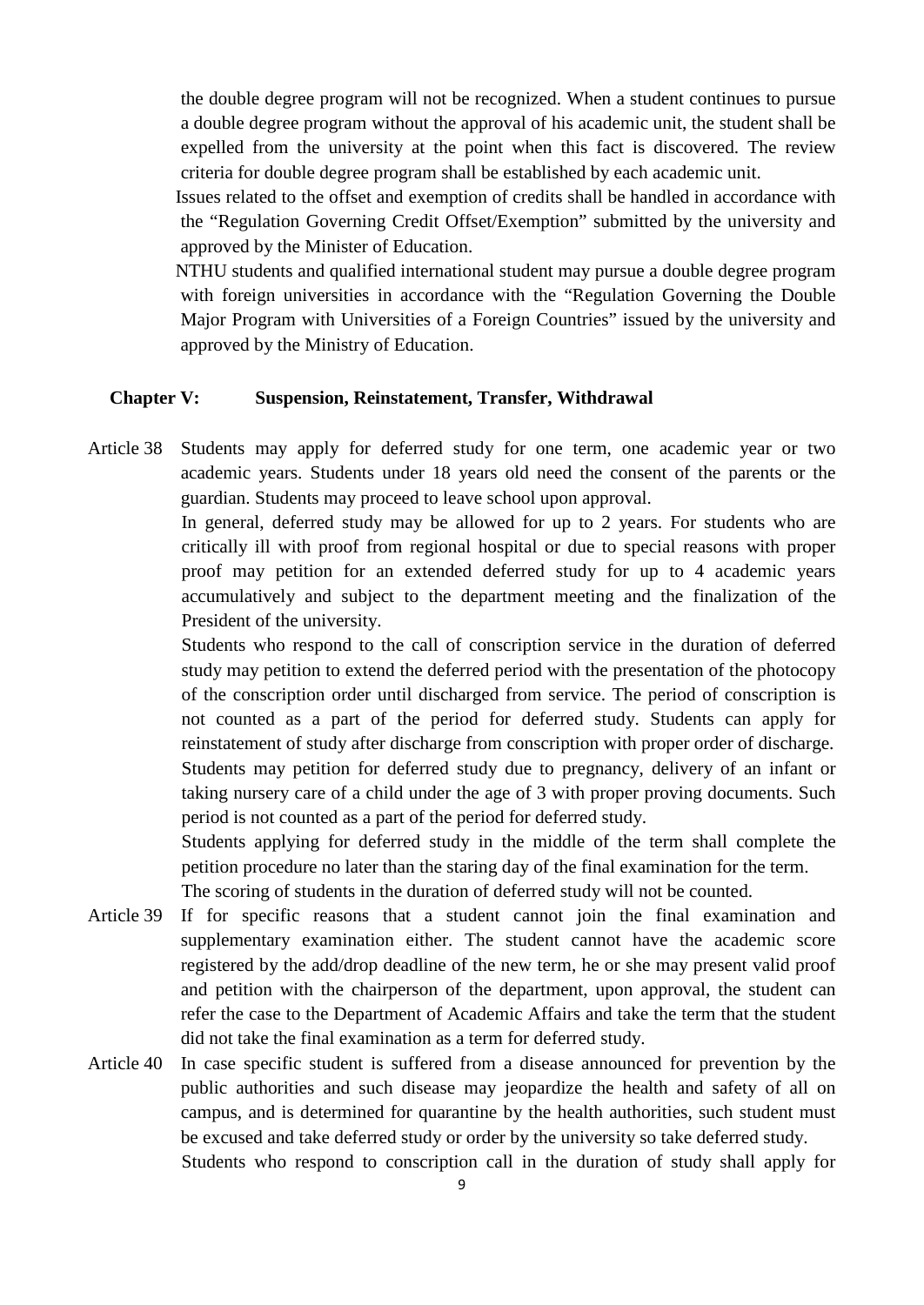deferred study or will be ordered by the university to take deferred study.

The deferred study of such period due to above paragraph is not included as a part of the duration of deferred study.

Article 41 Students who have taken a leave of absence shall petition for the reinstatement of their student status before the first day of the semester when they wish to re-enroll. (One cannot apply for reinstatement in the middle of a semester). Students who intent to continue their leave of absence shall petition for the prolongation before the starting date of a new semester. Failing to apply for the continuation of leave of absence before the starting date of a new semester, one shall be required to register for the new semester and pay the tuition and related fees before one can petition for the continuation of one's leave of absence.

> When reinstated, students shall resume their study in the original department/college/program at the point when their previous leave of absence started. For those who started their leave of absence in the middle of a semester, they shall resume their study at the point of their last completed semester.

> Students who fail to apply for reinstatement after their leave of absence expired shall be deemed as having withdrawn from the university.

- Article 42 Students may apply for automatic withdrawal from study and transfer to another university. Upon the completion of related procedure, the students will be issued a certificate of study completion. Once the certificate of study completion is issued, students cannot request to return to the university for study.
- Article 43 Students could apply for automatic withdrawal from study and should withdraw from study when meet the condition of following:
	- I. Academic performance meets the conditions set forth in Article 28.
	- II. Failure in reinstatement of study at the end of deferred study.
	- III. Failure in registration by the deadline.
	- IV. Not qualified for admission or transfer.
	- V. Failed in conduct.
	- VI. Withdrawal under disciplinary action of the university in accordance with the regulation governing the reward and punishment of students.
	- VII. Failure to complete the required courses and credits in the extended terms of study.
	- VIII.Students who have double student status as disagreed by the department and degree program of the university.
	- IX. Any other situations where this regulation is applicable.
- Article 44 Students may apply for withdrawal by themselves from study. Students under 18 years old need to get the consent of the parents or guardians and complete the procedure at the Department of Registration.
- Article 45 Students who withdraw from study may be issued a certificate of completion upon application if the student status is approved by the university with completion of relevant scoring on courses taken in the duration of study. No certificate of any kind will be issued if the student is disqualified from study pursuant to Article 8 of this regulation or any other regulations of the university.
- Article 46 Students shall proceed to the "Regulations Governing the Collection of Tuitions and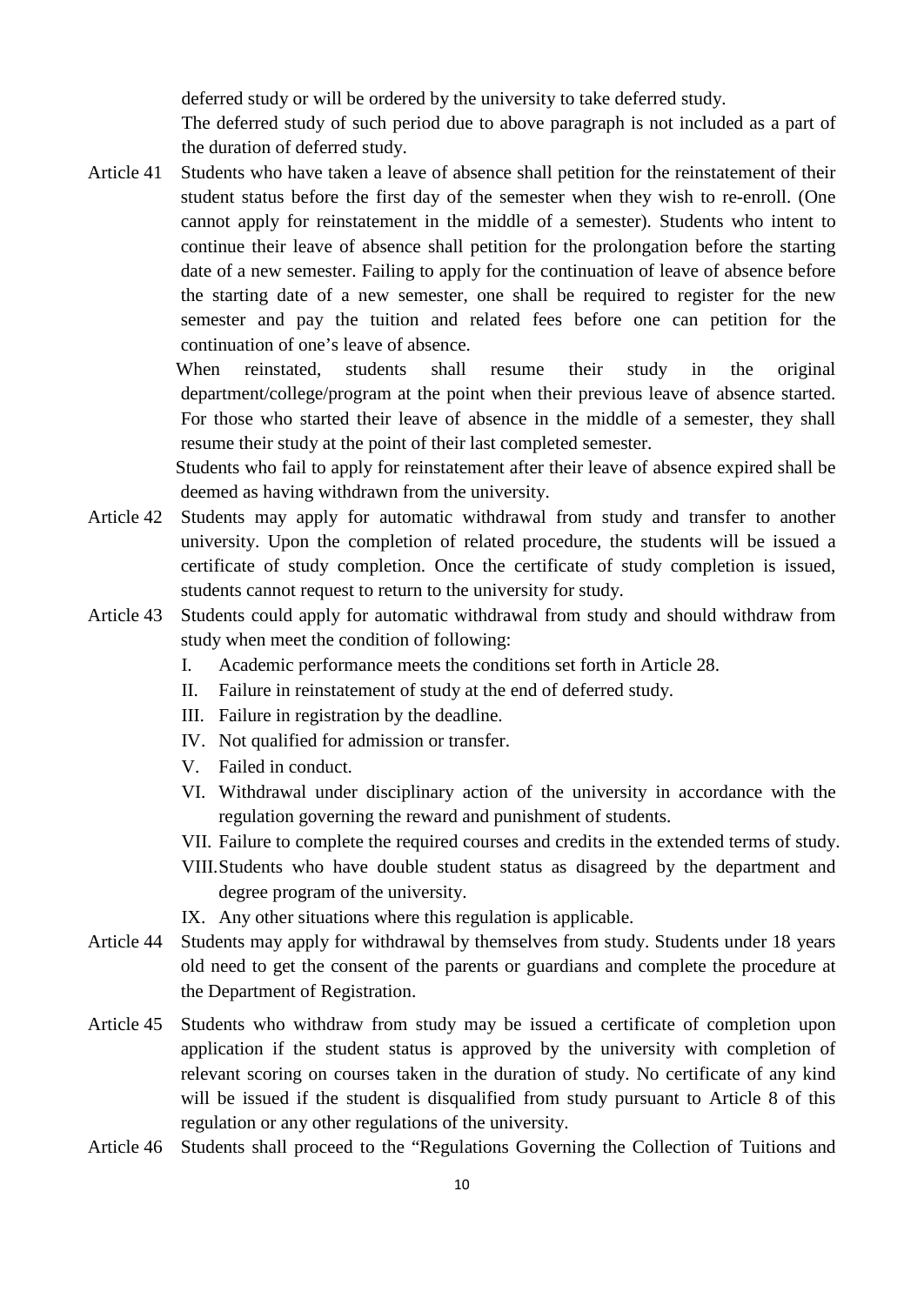Miscellaneous Fees for Students at University Level" for requesting deferred study or withdrawal from study on or before the registration day as stated in the academic calendar of the university and are exempted for payment of tuitions, miscellaneous (credit) fees. Students who request for deferred study or withdrawal from study beyond the registration day shall pay applicable fees in the first place and request for a refund under the same regulation.

#### **Chapter VI Graduation, Degrees**

- Article 47 Students shall proceed to graduation upon the completion of all required courses and credits.
- Article 48 Students who demonstrate outstanding performance or who violate school regulations during deferred study shall be subject to reward or punishment in accordance with applicable rules and regulations of the university depending on the severity of offense or excellence of performance.
- Article 49 Students may petition for graduation one term or one academic year ahead of scheduled time for graduation:
	- I. Completion of all required courses and credits.
	- II. The GPA in each term is 3.40 or above, or, the overall GPA is at 3.80 and above, or, the overall ranking of academic performance in the department, class, or degree program falls within the top 10% of the students.
	- III. The conduct in each term is A- or above. Students assigned to a higher level of study before admission and are in the  $3<sup>rd</sup>$  year or above cannot apply for early graduation.
- Article 50: The university shall issue a bachelor degree diploma for students who have successfully graduated relevant with the colleges, departments and degree programs. The degree diploma will be dated to the month. Students graduated in the  $1<sup>st</sup>$  term shall be dated on January graduates and  $2<sup>nd</sup>$  term on June graduates.

While the deferred study reason no longer exist, student shall file the graduation application, once it has been approved by the Vice President for Academic Affairs, the degree diploma will be dated on the month of approval.

## **Volume III Graduate students at master and doctoral levels**

## **Chapter I Admissions**

- Article 51 Individuals who graduated from a university of a country registered with the Ministry of Education or a university in a foreign country recognized by the Ministry of Education and hold a bachelor degree or have equivalent academic qualification and have passed the entrance examination for admission to the master's programs of the university may pursue a master's degree in the degree programs of the university.
- Article 52 Individuals who graduated from a university of the country registered with the Ministry of Education or a university in a foreign country recognized by the Ministry of Education and hold a master's degree or have equivalent academic qualification, passed the entrance examination for admission to the doctoral programs of the university may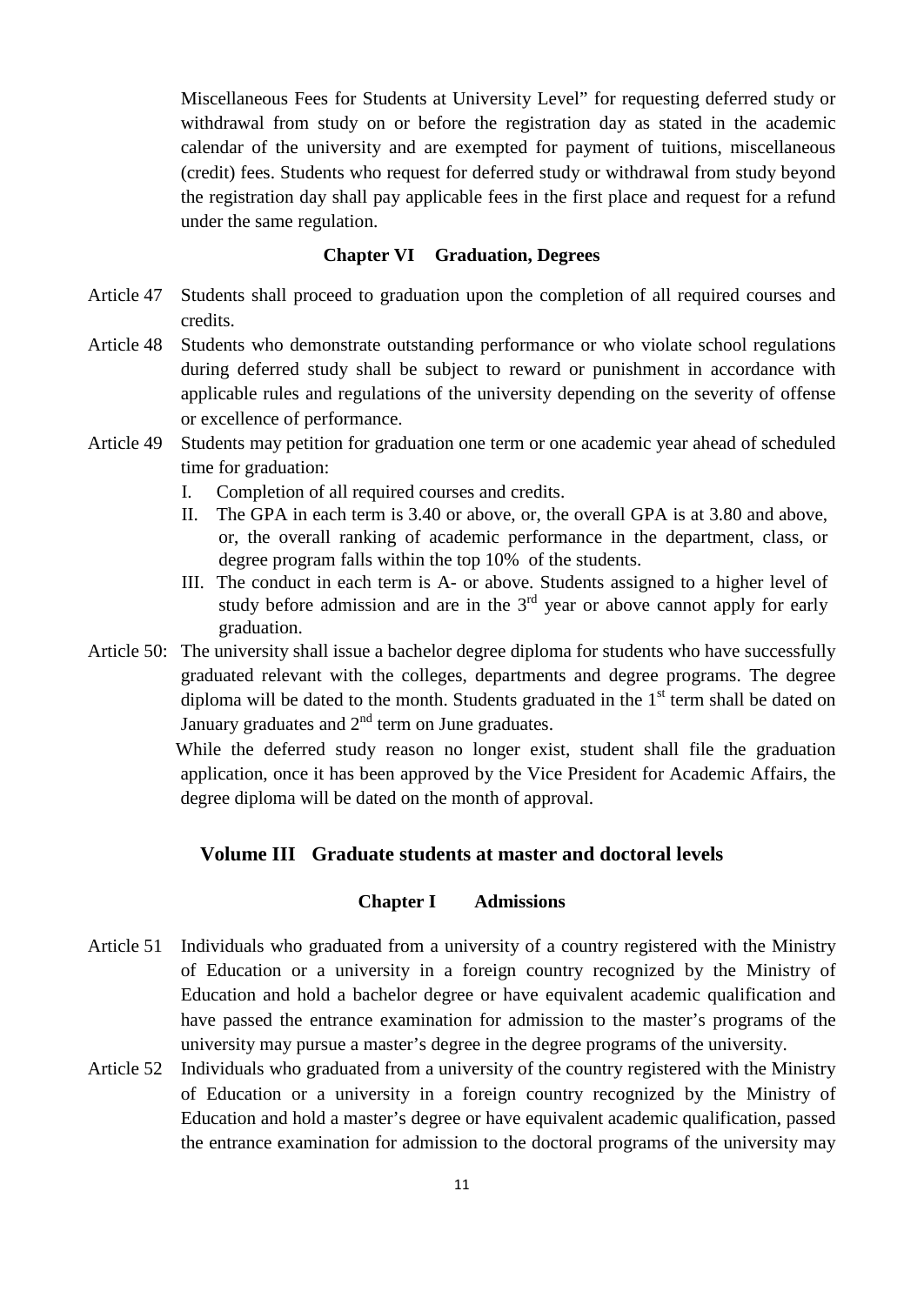pursue a doctoral degree in the degree programs of the university.

Article 53 Students who graduated straight from a bachelor degree program or graduate students in a master's degree program who meet the criteria for direct pursuit of the doctoral program may proceed to the study in a doctoral programs with the recommendations of at least 2 assistant professors of the original or relevant department, institute, college, and degree program, passed by the review meetings of the department, institute, or degree program, and at the approval of the President of the university. The detail of the procedure shall be established separately.

> Graduate students at the master's level and who meet the "criteria of the University System of Taiwan in direct pursuit of the doctoral degree" may be admitted to the doctoral program under its procedures.

- Article 54 Foreign students may apply for admission to a degree program for pursuit of the master or doctoral degrees of the university in accordance with the "Regulation Governing the Admission of Foreign Students" of the university approved by the Ministry of Education on record.
- Article 54-1 The doctoral and master's students admitted by application and recommendation who are graduated or eligible to early graduation are able to apply early registration upon the approval of departments, institutes, and degree programs.

#### **Chapter II Course Selection, Academic Advisors**

- Article 55 Graduate students shall take at least one course (including thesis/dissertation, thesis/dissertation study), or shall be deemed withdrawal from study. Students running out of deferred study years, unless the extension of deferred study is allowed in accordance with Article 38-2, students should be withdrawn from school.
- Article 56 Graduate students shall select an academic advisor as per the requirement of the department, institute, and/or degree program, and shall propose a thesis/dissertation under the consent of the academic advisor before graduation, and register the thesis/dissertation with Academic Affairs at the consent of the person in charge of the department, institute, and degree program.

The spouse, kindred within the  $3<sup>rd</sup>$  tier under the civil law, or relatives from marriages to the graduate students shall not act as the academic advisor.

The academic advisor shall be qualified as a member of the degree examination board under the *Degree Conferral Law*, and shall meet the requirements set forth by individual departments, institutes, and degree programs. At least one of the academic advisors shall be a full-time assistant professor or higher position of the university.

Before full-time professors retired from school, if professors have instructed the doctoral students for 3 years (included) or master's students for 3 semesters (included), the former regulation is not applicable.

#### **Chapter III Terms of Study, Credit Points, Grades**

Article 57 In general, the duration of study for the completion of a master's degree shall range from 1 to 4 years. Graduate students of continuing education may extend the duration for one year.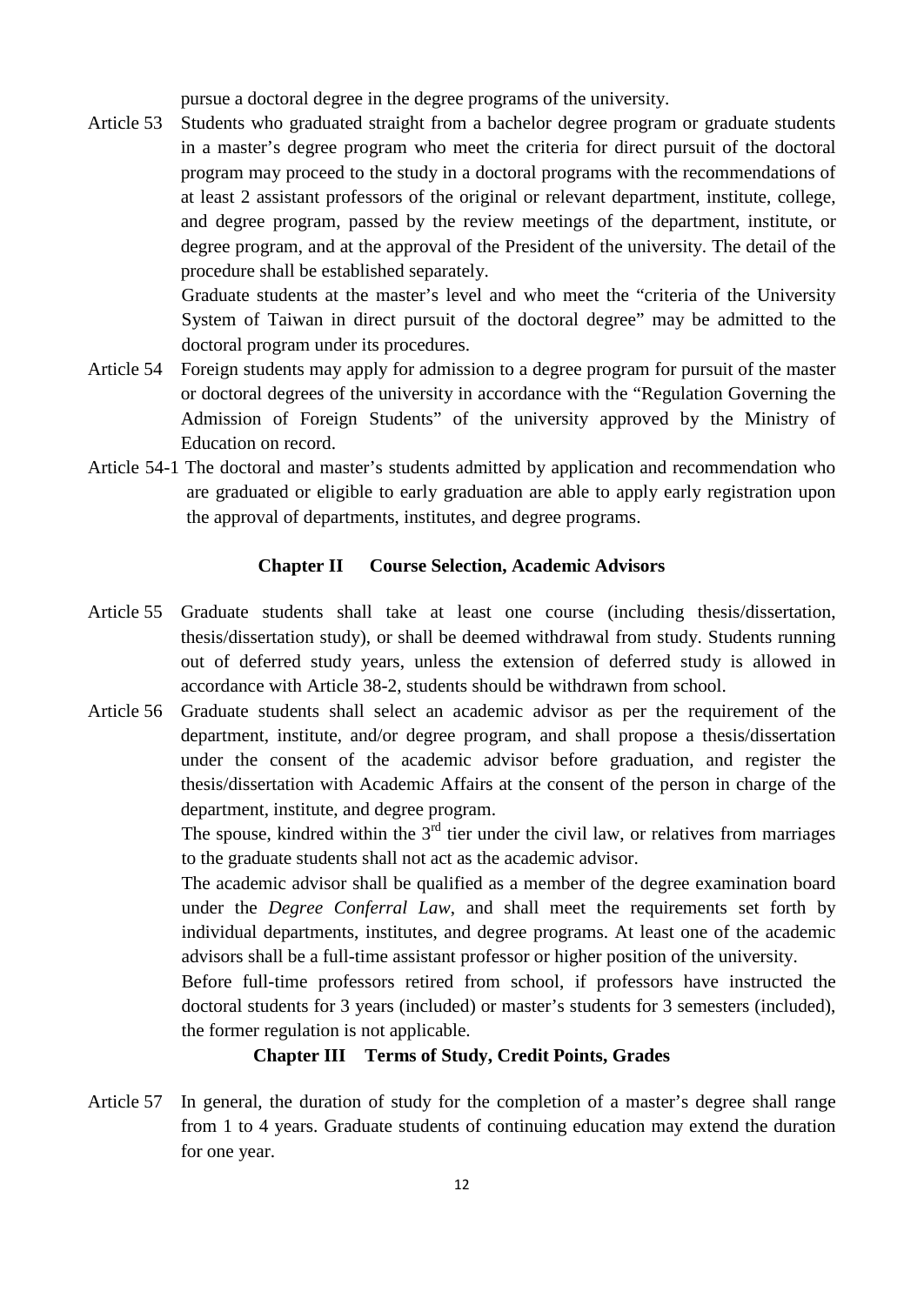In general, the duration of study for the completion of a doctoral degree shall range from 2 to 7 years. Graduate students of continuing education may extend the duration for two years.

In general, the duration of study for the completion of a summer master's program for in-service teachers shall range from 2 to 8 years. Students with special reasons may extend the duration for one year.

Article 58 Further to the master thesis, graduate students at the master's level shall complete at least 24 course credits. For graduate students at the doctoral level, a minimum of 18 course credits is required further to the dissertation. Of all the course credits taken, at least 12 shall fall within the area of specialization. Graduate students who proceed to the doctoral degree program shall complete at least 30 course credits of which 24 or more shall fall within the area of specialization.

> Credits for master's thesis and doctoral dissertation shall be counted separately. Individual departments, institutes, and degree programs may require more course credits for graduation or set an additional list of required courses and course credits where necessary.

> The graduation subjects and credits of overseas doctoral students who are admitted by the "Regulations for Joint/Dual-Degree Programs between National Tsing Hua University and Overseas Universities" are in accordance with the contracts or memorandums. However, the graduation credits cannot be lower than the one-third of the graduation credits of the department, institute, and/or degree program.

Article 59 The scoring system for graduate students is based on 100 marks whereby 70 is the passing marks for the courses and 60 is the passing mark for conduct. Graduate students admitted in 2010 academic year and onwards shall be subject to the grading method for scoring where B- is the passing mark for courses and C- is the passing mark for conduct.

> Courses with special nature shall be subject to the review and final approval of of the Vice President for Academic Affairs whereby the grading will be either a "PASS" or "FAIL". Students who get a "PASS" shall be deemed successfully passing the course with course credits given. Students who get a "FAIL" shall be deemed failed in the course and no course credit will be given. Taking the same course for a second instance or course that has been passed is not permitted or shall be deemed invalid without the consent of the department, institute, and degree program.

Article 60 The average scoring in each term and the scoring in the degree examination shall be the scoring of graduate students at the master and doctoral levels for graduation. The calculation of the average scoring in academic performance as mentioned shall be identical with the requirements set forth in Article 27 of this regulation.

## **Chapter IV Transfer to another department, institute (field of specialization, degree program)**

Article 61 Graduate students who have completed their study for at least one academic year may apply for transfer to another department or institute at the mutual approval of the academic advisors (or tutors), chairperson of the department (institute) of the transferor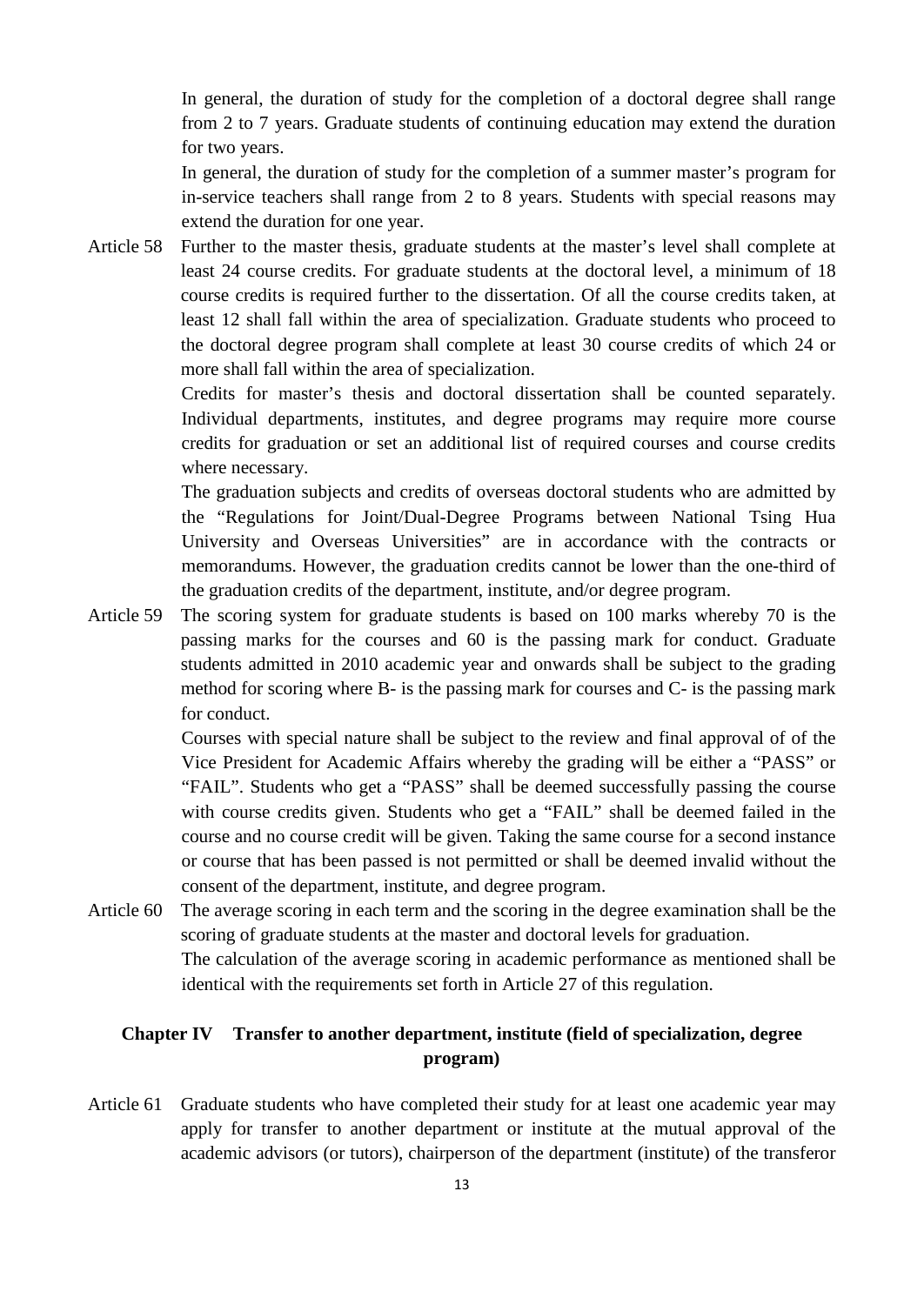department or institute and of the transferee department or institute. Graduate students shall apply for transfer by the deadline as stated in the academic calendar of the university. The transfer procedure shall be deemed complete at the review and approval of related departments and institutes and the review board of the transferor department and institute. Once approved for transfer, the graduate student shall not apply for any change or return to the original department or institute. Transfer may be allowed for once only. Graduate students who successfully transferred to another department or institute shall meet the graduate requirements of such department or institute in order to graduate.

Graduate students intending to transfer to another field of specialization or to another degree program of the same department or institute shall complete the procedure as stated in the preceding two paragraphs. Graduate students admitted to the university under the requirements of the University System of Taiwan are not permitted to apply for transfer to another department, institute, field of specialization, or degree program.

#### **Chapter V Withdrawal**

- Article 62 Further to the application for automatic withdrawal from study, graduate students shall withdraw from study if any of the following applies:
	- I. The qualification for admission is found irrelevant.
	- II. Failure in registration on due time or petition for reinstatement at the end of deferred study.
	- III. Failed in conduct.
	- IV. Disciplinary action for withdrawal from study under the regulation governing the reward and punishment of students.
	- V. Failure to complete all the required courses and credits required of the department, institute, or degree program at the expiration of the duration of study.
	- VI. Failed in the evaluation required under the Enforcement Rules of the University in Degree Examination.
	- VII. With double student status at the same time without the consent of the department, institute, or degree program.
	- VIII. Failed in the scoring of all courses taken in all terms except the thesis/dissertation, and resolved by the meeting of the department, institute, or degree program for withdrawal from study.
	- IX. The thesis/dissertation is founded copying of the work of a third party, stealing from a third party, or fabricating the data concerned after a degree is conferred.
	- X. Withdrawal from study is necessary under other rules and regulations of the university.

#### **Chapter VI Graduation, Degrees**

- Article 63 The degree examination for graduate students shall be governed by the "Rules for Master's Degree Examination" and the "Rules for Doctoral Degree Examination" of the university approved by the Ministry of Education on record.
- Article 64 Graduate students who have completed the required courses and course credits in their duration of study, and passed the thesis/dissertation review shall be issued a degree diploma and conferred a master or doctor degree relevant with the college, department,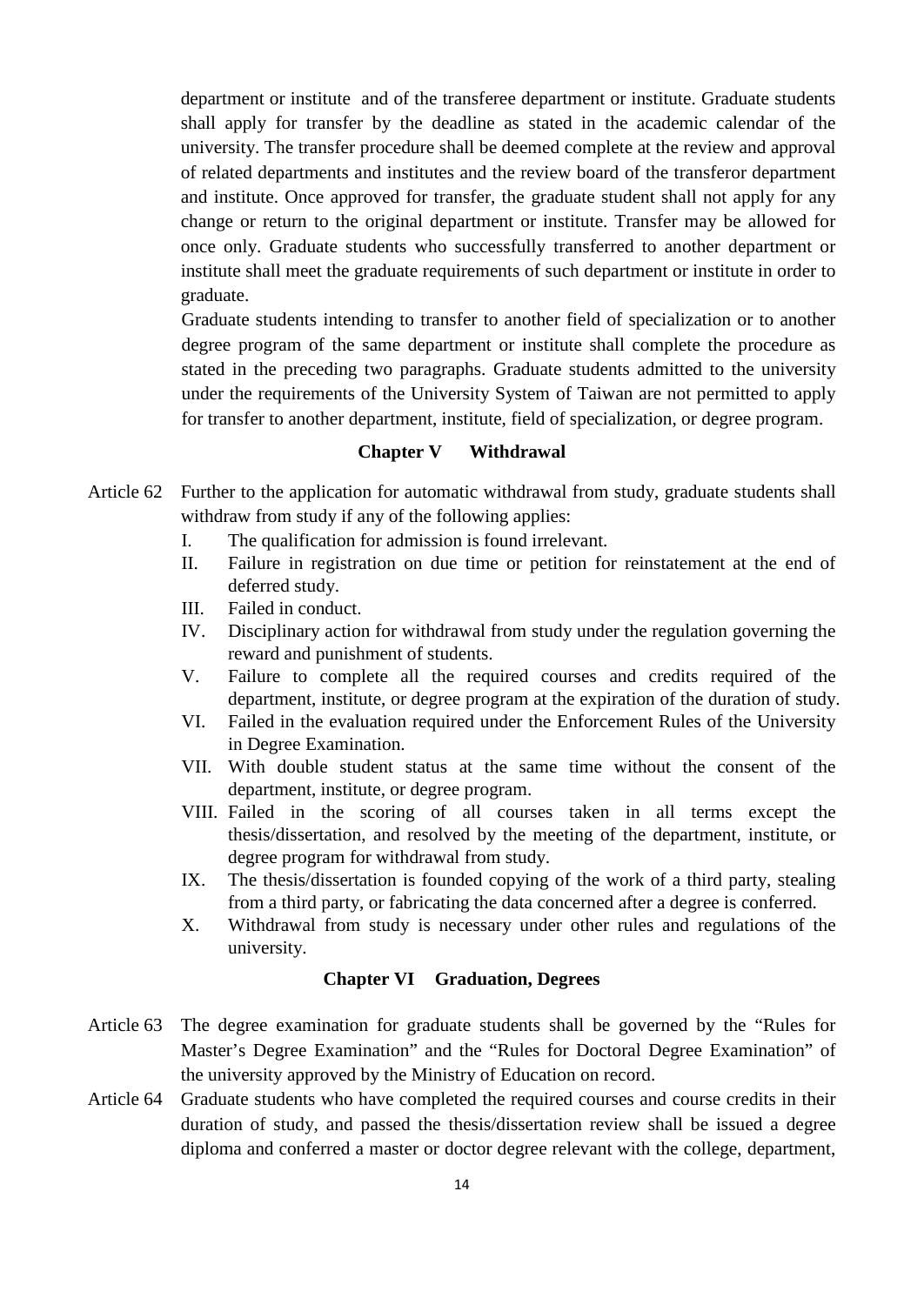institute, and degree program they studied. The date of the degree diploma shall be: I. Doctoral Programs: the month and year in which the students have passed the dissertation examination and completed the finalization of the dissertation. II. Master's Programs: degree diploma shall be issued once a month and the month and year in which the students passed the thesis examination and complete the finalization of thesis shall be the month and year of graduation.

Graduate students engaging in the study of an education program shall be governed by the "Regulation Governing Students Taking Education Programs" of the university approved by the Ministry of Education on record.

#### **Chapter VII Miscellaneous**

Article 65 Graduate students who elect to maintain their admission status, and the payment of fees, registration, course selection, transfer of credits, revision of grade points, taking leave, deferred study, reinstatement of study, double registration, double degree and disqualified from study shall be identical with the regulations for the bachelor degree programs.

> However, the cumulative period for graduate students at the doctoral programs is 2 years. In case of critical ailment or under special circumstances that an extension of such period is necessary, the graduate student shall present relevant proving document to petition with the department, institute or degree program meeting for approval and the finalization of the head of academic affairs. The duration for deferred study may be up to 6 academic years cumulatively. For students taking deferred study due to pregnancy, delivery of an infant, or taking nursery care of a child under the age of 3 with proving documents, such period is not included as a part of the duration of deferred study.

> Double registration students should use different thesis subjects and the content should be different. The degree thesis that identified by his/her department, college, degree program that the degree thesis is similar shall according to "Management Guidelines for The Doctoral and Master Degree Thesis that Violate the Academic Research Ethics Education" cancel the degree after approved by the Academic Ethics Committee and public the announcement to cancel and recover the issued degree certificate; Student who study in school shall according to "Management Guidelines for The Student in School that Violate the Academic Research Ethics Education".

> Student study in two or more department, institution or degree program in National Tsing Hua University, unless having other regulations, will also according to above paragraph. The issued degree thesis that identified by his/her department, college, degree program that the degree thesis is similar shall cancel one of the degrees after approved by the Academic Ethics Committee.

- Article 65-1 The study years, graduation credits, credits hours, semester period, degree conferral of the degree or professional programs cooperated with international universities approved by the Ministry of Education are in accordance with the content of the proposal.
- Article 65-2 The graduated senior high school students joining "Youth Education and Working Saving Account" apply to admission deferral or leave of absence after registration, The